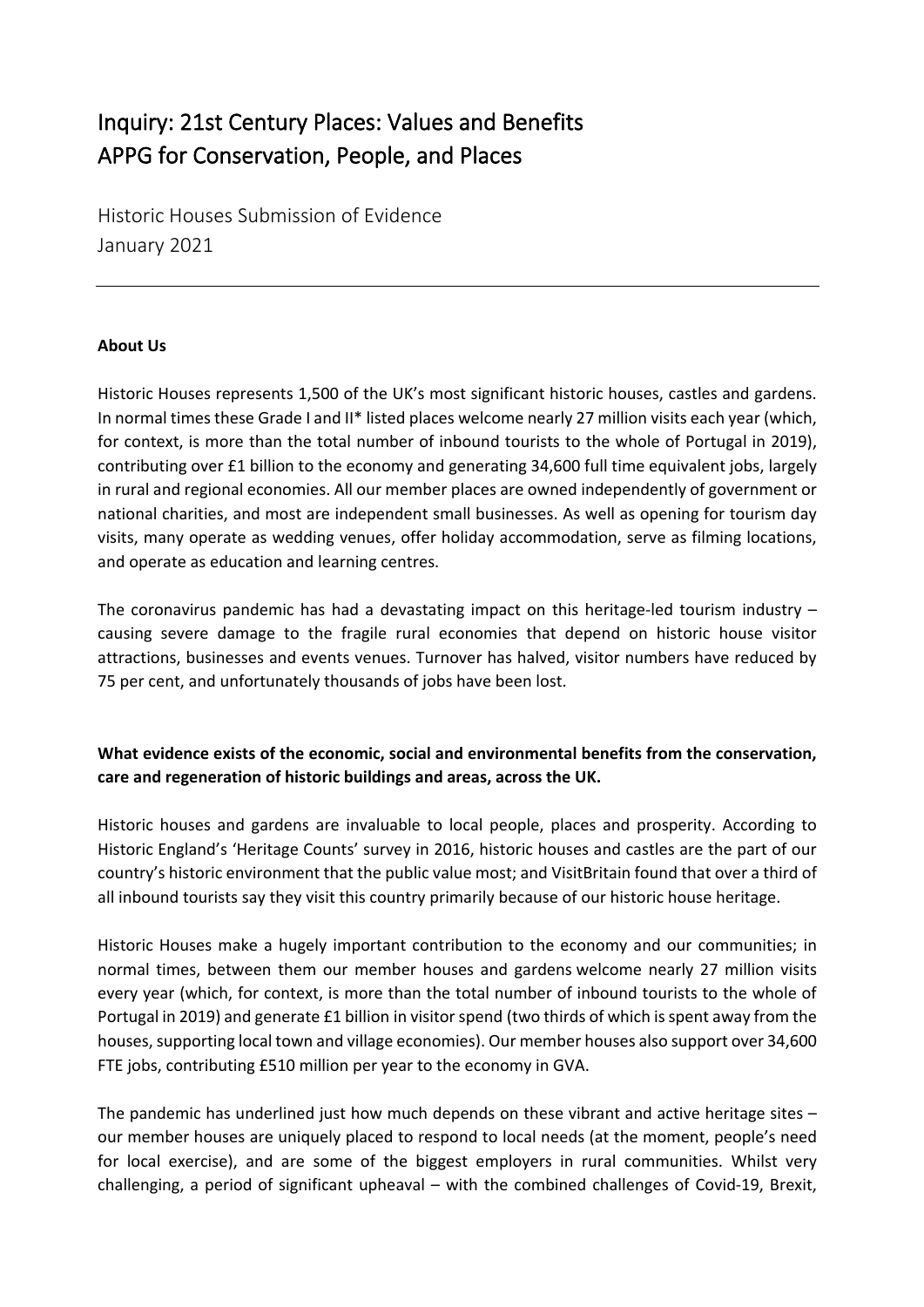climate change and inequality  $-$  is also an opportunity to demonstrate the value of heritage as a driver of rural prosperity in all parts of our country, a catalyst for health and wellbeing, an innovator in sustainability initiatives, and at the heart of vital discussions around diversity and inclusion. We have highlighted some of the key ways Historic Houses places, and the wider heritage sector provides social, economic and environmental benefits in our answers below.

## **Is there a case for further increasing the level of investment in the heritage and infrastructure of places outside London and the south east of England to assist the 'levelling up' of lagging regional economies?**

Investment in digital and transport infrastructure is desperately needed in rural towns and villages if these local economies are to compete with larger towns and cities as viable options for homes, businesses and further investment. Heritage sites in rural areas particularly suffer from a lack of reliable public transport for visitors, and a lack of reliable digital infrastructure.

Our members have identified lack of 4G and fibre optic broadband as one of the most critical barriers to business development. In order to successfully promote a historic property and garden, it is vital for tourism businesses to have access to fast, reliable broadband to run and maintain their websites and social channels, and to allow visitors to post about their visit while on site. Currently, only 37% of Historic Houses places have sufficient access to 4G and fibre optic broadband. Our member houses located in more rural parts of the UK often cannot meet the minimum aggregation demand threshold necessary for broadband funding schemes, and continue to lack the internet connection needed to grow their businesses. While it is understandable that internet providers want to focus on connecting those premises where they can make a profit, an inflexible approach to demand that doesn't consider rural context means these rural communities may become more isolated, as rural businesses cannot complete on a level playing field with their urban counterparts in terms of connectivity. The Government announced in the 2016 Tourism Action Plan that it was committed to ensuring that over 95% of the population would have access to superfast broadband speeds, but this target has not been met. If this is not quickly addressed, many rural communities will be left even further behind with the new 5G developments.

The current patchy provision of rural public transport is also a key issue for Historic Houses members, particularly the issue of the 'final mile'. This refers to the distance from the closest train station or bus stop to a tourist destination, which may only be a mile or two, but with no public transport provision and no pavements on country roads, can dissuade tourists from visiting that attraction. The Government, VisitBritain, local authorities and transport companies need to work together to address the problem of the 'final mile', which is not only a barrier to visiting rural attractions, but one which contributes to pollution by necessitating car travel where public transport is not an option. Larger sites such as Blenheim Palace and Chatsworth House benefit from partnerships with local bus companies that enable tourists to travel between the train station and the attraction cheaply and easily. However, more collaborative support is needed at a regional level to help smaller sites with fewer resources to facilitate local transport partnerships. Historic Houses continues to work closely with partners such as Good Journey UK (a non-profit promoting car-free UK leisure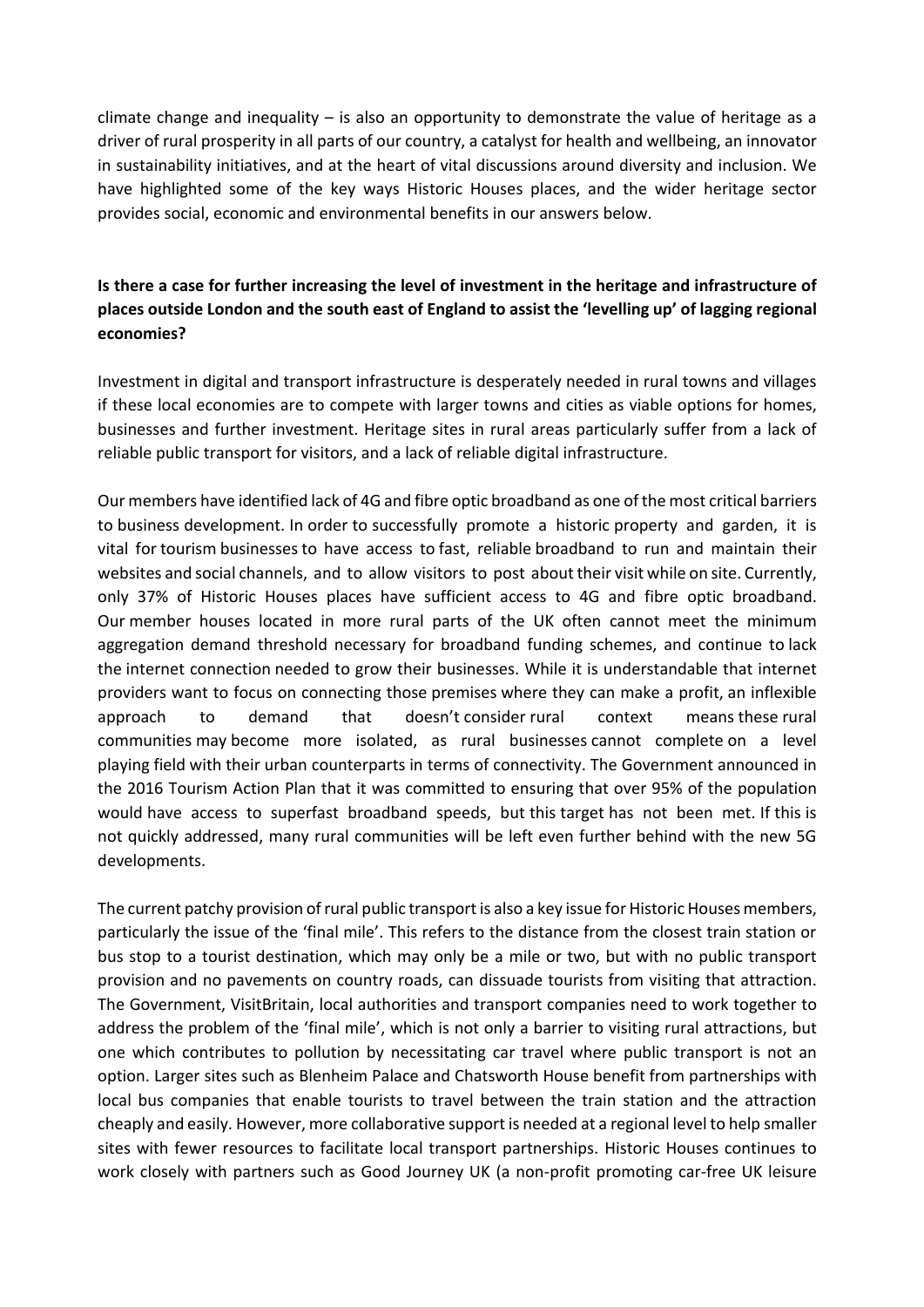travel) to facilitate and promote car-free options for reaching tourism destinations; but more strategic support is needed from government and regional and local tourism organisations and partners.

In all these recommendations, we would advise that new infrastructure developments be balanced with environmental mitigations. New public transport links should use electric vehicles where possible to reduce carbon impacts, and the installation of broadband should be wired underground to reduce any visual impact on the landscape. Bike hire options at rural train stations would also help to facilitate environmentally friendly access to rural attractions.

### **How can regeneration of the historic environment contribute to and interact with efforts to revive local economies in the wake of the Covid-19 pandemic and subsequent recession?**

Heritage sites and historic buildings can contribute significantly to the regeneration of rural economies in the Covid-19 recovery period, but their continued repair and reuse must be supported by a fiscal regime which incentivises the regeneration of our historic environment. Historic houses, castles and gardens are the bedrock of our thriving tourism industry, particularly in regional communities and rural areas. However, the coronavirus pandemic has devastated our heritage tourism industry – causing severe damage to the fragile rural economies that depend on historic house visitor attractions, businesses and events venues. Turnover at our member houses halved in 2020, visitor numbers reduced by 75 per cent, and thousands of jobs were lost.

However, our members' ability to recover and do more for their local communities is hampered not only by the setbacks of Covid-19, but by a huge backlog of repairs and maintenance that currently totals £1.38 billion. The regular repair and restoration of historic buildings not only protects vulnerable heritage, it boosts local construction businesses and supply chains, and it creates demand for valuable heritage and conservation skills. Historic high street buildings are frequently adapted as business premises which provide vital amenities to rural communities, whilst larger heritage sites often repurpose barns and stables as thriving event venues, which themselves support a vast network of caterers and entertainers alongside their own staff.

We support two key fiscal reforms to reduce the cost of these regular urgent repairs, which will incentivise the continued use of historic buildings, provide a boost local business, and free up funds to invest elsewhere in the heritage site. First, reducing the income tax burden on Heritage Maintenance Funds would allow more money to be ring-fenced for repairs - an independent economic analysis in 2018 found that a reduction to the basic rate of 20% income tax (from the current rate of 45%) would generate a net economic benefit for the nation of £85.5 million by 2023. Secondly, VAT on the repair, maintenance and alteration of listed buildings should be reduced or eliminated. This would give the tens of thousands of rural businesses based in historic buildings the extra cash and confidence they need to get on top of repair and maintenance backlogs, bring back staff, invest in their businesses and generate supply chain work and economic vitality for rural Britain.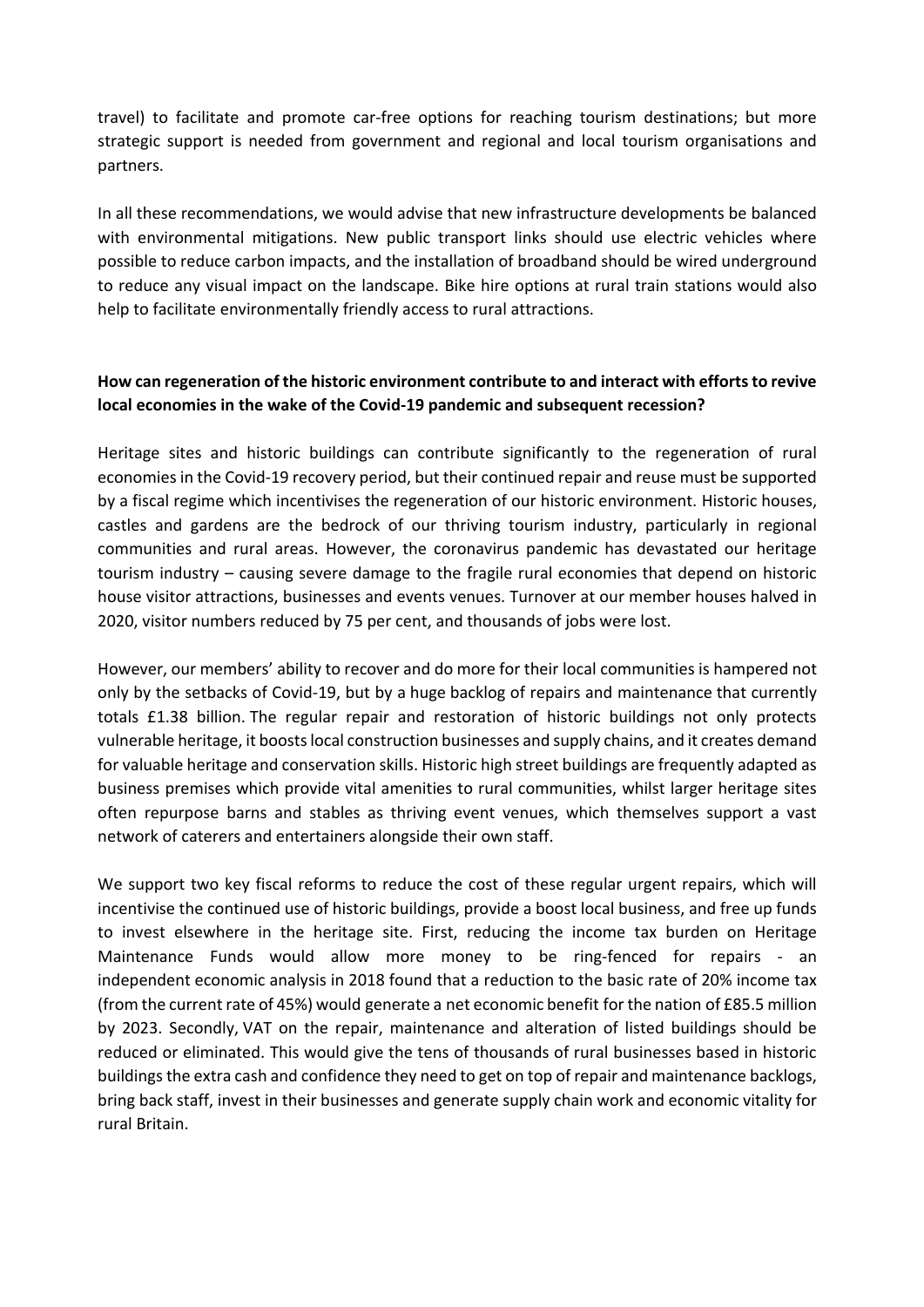**How can the care, repair and regeneration of the historic environment help to meet the UK's commitment to sustainable development, including cutting emissions to net zero by avoiding the use and waste of scarce resources associated with demolition and redevelopment?** 

The sensitive adaptation and reuse of historic buildings, as well as their ongoing regular repair, has a significant role to play in reducing the carbon impact of the construction sector. Buildings contribute to global warming over their whole lives. 'Embodied emissions', meaning the carbon released during the construction and demolition of a building, now accounts for a very significant proportion of the lifetime emissions of a building – up to a third of its total carbon emissions. This fact is obscured in the government's current approach to carbon reduction in the built environment, which assumes only the operational stage of a building accounts for its environmental impact. Failure to model the whole life of the building ignores these wider impacts, and downplays the true impact of new demolition and rebuild, whilst underappreciating the benefits of reusing and adapting existing buildings.

Historic Houses would support a clear, well-funded campaign to promote appropriate and effective measures for saving energy in listed buildings. This ought to consider conservation considerations, but also make wider recommendations that consider behaviour change, building use and alternative fuel sources. Off-gas-grid areas also present an urgent case for greater investment in renewable energy sources for thousands of rural communities, who at present rely on LPG as the most affordable, but most carbon intensive fuel source for heating buildings. Renewable heat sources such as solar, ground source heat pumps and biomass boilers are not only vastly less carbon intensive than gas or LPG, but are most suitable for heating historic buildings as they result in less drastic temperature fluctuations that can damage historic fabric. Greater investment in retrofit solutions that are appropriate for historic buildings, and which use low-carbon materials, will also help the historic environment to meet decarbonisation targets whilst preserving conservation standards.

However, inflexible and overzealous planning restrictions and lack of funding often prevent owners of historic buildings from being able to implement green solutions in listed and historic buildings. We have heard of examples of it taking 10 years to get planning permission and listed building consent for a few (hidden) solar panels on the roof of a country house, for example. Listed building owners are mostly willing and keen to adopt more sustainable energy solutions at their properties, but they often report that an inflexible and risk-averse planning system prevents them from doing so. If Government is to reach its climate targets, the planning and heritage protection systems must reform to enable sensitive and appropriate changes to be made to listed buildings to prepare them for a more sustainable and energy efficient future.

The current VAT regime is one of the biggest threats to the future of built heritage. Our members spend £85 million per annum on tackling regular repairs and maintenance, but there still remains a backlog of outstanding repairs totalling £1.38 billion, £500 million of which are urgent repairs. Repair and maintenance is vital to the survival of historic buildings, yet the current system inadvertently incentivises the demolition of historic buildings which require significant maintenance work – VAT is charged at full rate for repairs, maintenance and alterations, whilst VAT on new build is 0%. An Experian research report showed that even reducing VAT rate to 5% on renovation and repair work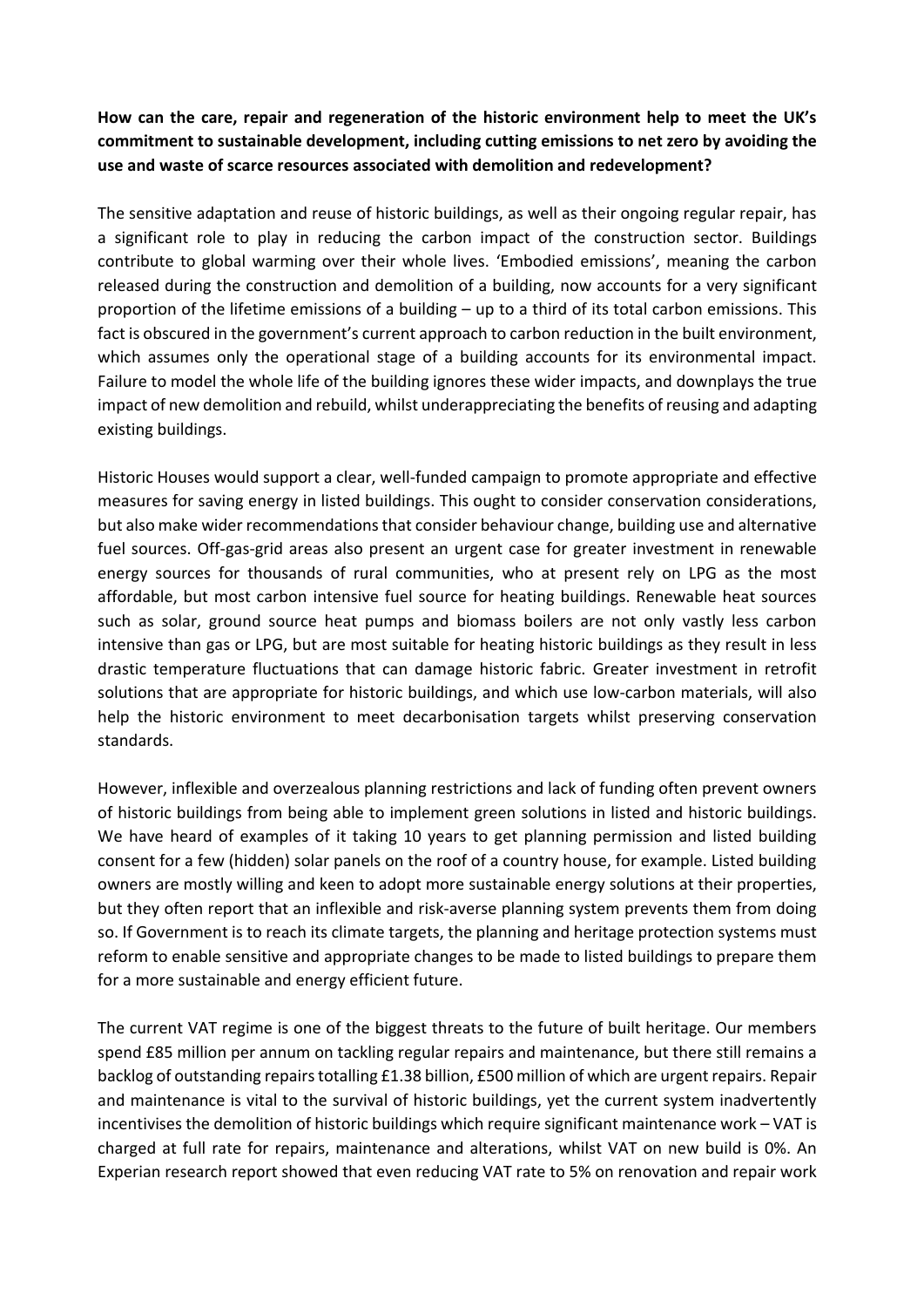between 2015 and 2020 would have had a total stimulus effect of more than £15.1bn in the UK economy, and a total of 95,480 extra jobs in the UK by the end of 2020. Incentivising repair and reuse will not only safeguard vulnerable heritage sites, it will encourage the reuse of existing buildings, rather than the use of carbon intensive materials, machinery and manufacturing to build 'more environmentally friendly' new buildings.

It is essential that the government reconsider its long-term approach to decarbonisation in the built environment, and recognise that energy efficiency is only one way to measure carbon output. Reusing existing buildings, decreasing the carbon impacts of construction methods and materials, and encouraging behavioural change are all at least as important. On a larger scale, we need to stop understanding buildings as temporary and replaceable, and instead work towards a strategy for the built environment that places long-term viability, sustainability, adaptation and reuse at its core.

#### **What are the implications of the government's reforms to the English planning system, proposed in the planning white paper, for the conservation and regeneration of historic areas?**

We welcome the Government's plan to simplify the planning system, and to recognise the value of our heritage and the need to protect it. However, we are concerned that the proposal to designate areas within three broad categories underappreciates the ubiquitous nature of heritage, and risks stifling growth and investment in historic places.

Growth and Renewal areas are likely to include undiscovered or undesignated heritage, or  $20<sup>th</sup>$ century heritage which is often overlooked. For example, the definition of 'Growth areas' identifies post-industrial sites as areas which are suitable for substantial development. However, sites such as Coal Drops Yard / Gasholder Park in Kings Cross demonstrate the value of redeveloping areas in ways that incorporate and preserve the existing historic environment, rather than treating them as brownfield sites. Similarly, Protected areas will include heritage sites which would benefit from sensitive development and investment. These areas will form the vast majority of rural England, where local businesses and supply chains also rely upon the ability to adapt and expand often historic premises. For the historic environment, adaptive reuse is particularly crucial. Buildings which can be restored and developed and used for a viable purpose ensure their ongoing survival and maintenance, whilst those which fall into disuse can become uneconomical to maintain. Heritage can only survive if valued, invested in, used and permitted to change and evolve where necessary.

The proposals suggest that applications for development in Protected areas remain essentially unchanged from the present system. We are therefore pleased that the proposals will neither reduce heritage protection nor directly reduce the capacity for sensitive development in Protected Areas. However, by granting outline permission for Growth areas, and streamlining consent for Renewal areas, we are concerned that any development in Protected areas will effectively be disincentivised. Rural towns and villages which would otherwise benefit from proportionate, community-consulted development may lose out on investment under these proposals, as Growth and Renewal areas offer fast-track options which Protected areas cannot.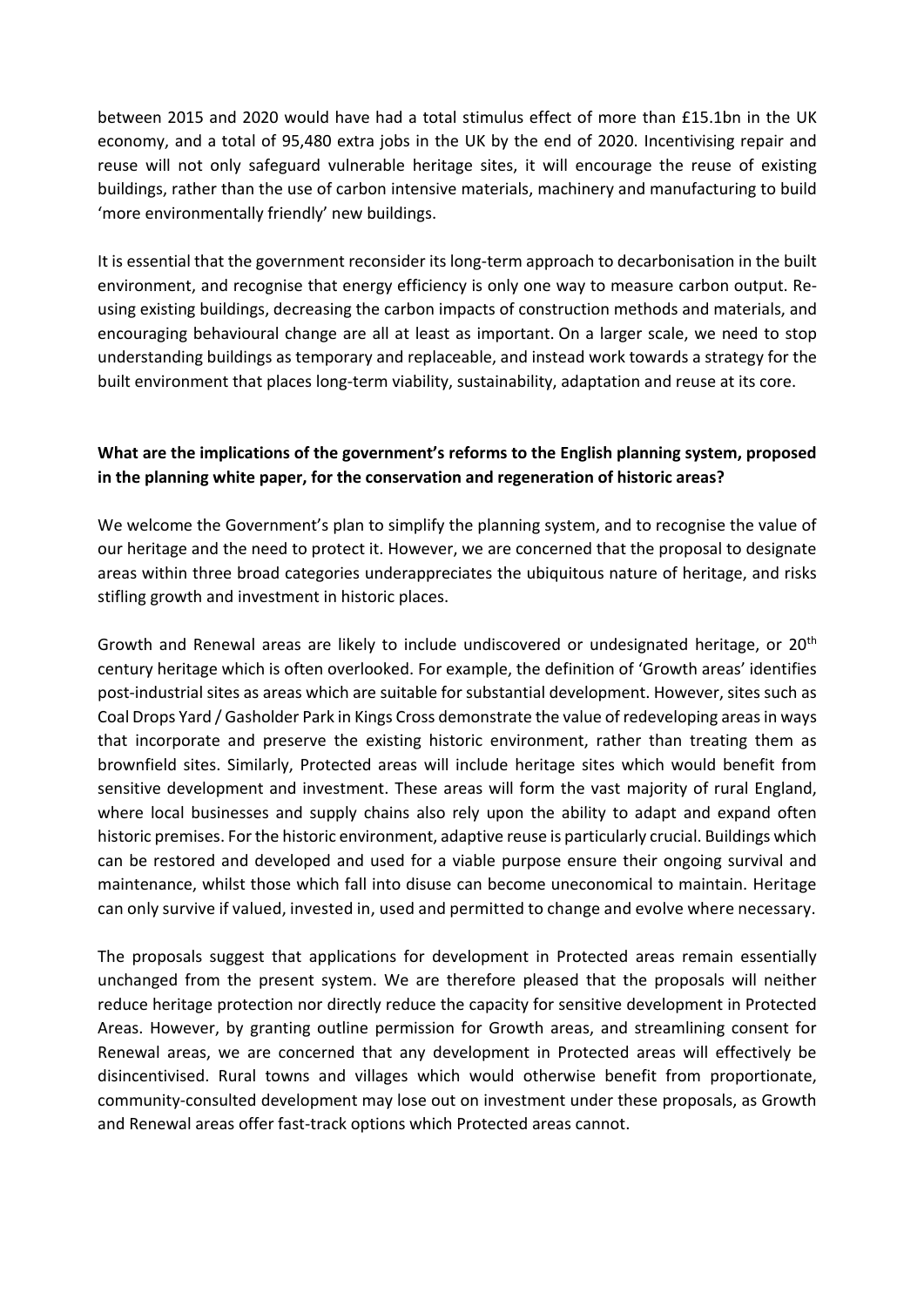We welcome the White Paper's commitment to beautiful design. However, we note that heritage is missing from the list of contributing factors to the 'sense of community' that is provided as one outcome from good planning. Local heritage and the historic environment are key in developing a sense of place, and heritage sites are valuable community assets. The Historic England *Heritage and Society 2020* report found that places with a distinct historic character provide a greater sense of place and foster improved social cohesion, both of which in turn contribute to a higher quality of life. It is important that new developments consider their local heritage and the historic character of the area – historic buildings display traditional architectural styles which are often unique to the region, and can often provide the most fitting and coherent design for new builds. There must also be an opportunity for local communities to help shape local design codes, rather than this being imposed upon them.

For applications involving listed buildings, we support the White Paper's intention to review and update the planning framework for listed buildings. Members often tell us about examples of inconsistent and overzealous decision-making across the country, which in many cases prevents responsible and long-standing owners of listed buildings from making the sort of sensitive and appropriate changes to the buildings in their care that would give them an economically viable future; all too often an inflexible and 'gold plated' approach from Local Planning Authorities stands in the way of long-term heritage protection and sustainable investment.

Much positive change in the system could be achieved without diminishing important heritage protections by implementing a set of reforms that have been developed by the heritage sector, under the Historic Environment Protection Reform Group (HEPRG). HEPRG (of which Historic Houses is a member) have been working for several years to develop proposals for a more streamlined regulatory system, whilst maintaining crucial heritage protections. Their proposals include introducing National Listed Building Consent Orders for routine works to listed buildings, providing better guidance on which works do and do not require listed building consent (a Historic England document currently under consultation), and engaging conservation experts to 'pre-approve' applications under an accreditation scheme. These proposals have twice been consulted on in the heritage sector, and are well-developed.

#### **What have been the impacts of cuts in local government to the capacity of planning departments to facilitate the conservation and regeneration of sensitive historic areas?**

In most cases, the best way to conserve a historic building such as an historic house is to find an economically viable use for it – Historic Houses member businesses range from traditional tourism attractions to wedding venues, arts centres to music festivals, outdoor theatre and crafts fairs. Overzealous and inconsistent implementation of regulation adversely affects the ability of heritage sites to remain economically viable, both now and in the future. The ability of Local Authorities to ensure the ongoing economic viability of these buildings by supporting their sustainable development is, therefore, of critical importance.

Unfortunately, lack of capacity within LPAs – both planners in general and Conservation Officers in particular – has posed particular problems for the heritage consent system. The most recent survey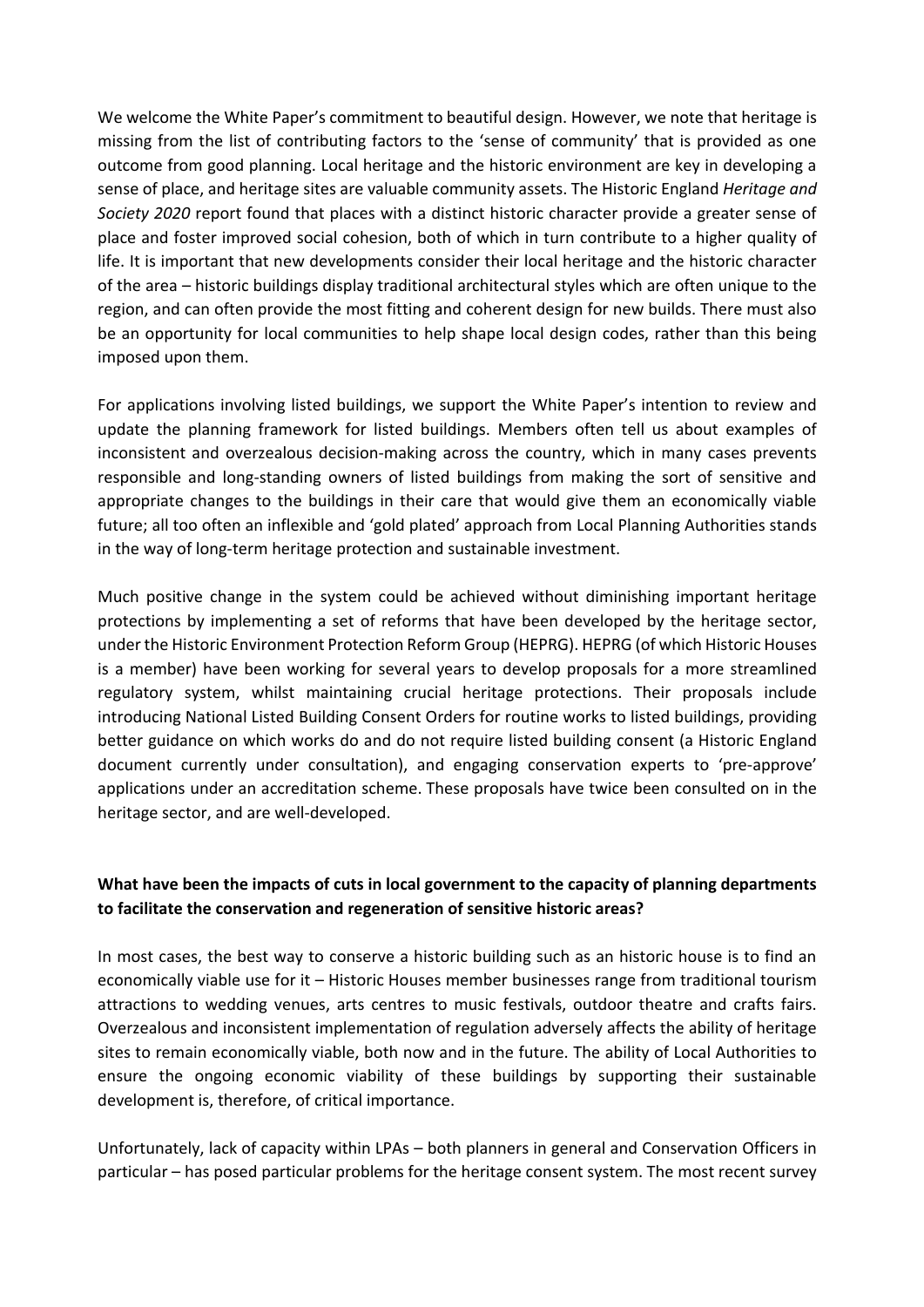of LPA conservation officers found a 37% reduction in their number since 2006, a number which continues to fall. As a result of this, decisions concerning listed buildings are increasingly being made by an inadequately staffed conservation team (in some local authorities without a conservation officer at all), having three major detrimental effects: 1) decisions concerning listed buildings are not given the due diligence they require, either resulting in damage to heritage or overzealous application of protection policy by under experienced case officers, 2) routine applications for repair and maintenance works or internal alternations can take months to process, rather than weeks, 3) the inconsistent and unreliable nature of the system results in a greater number of cases bypassing the system, and the council lacking the enforcement capacity to prevent it.

The cost of conserving most of Britain's historic houses is met by private individuals, and therefore incentivising these owners to spend substantial amounts of time and money on conservation is in the long-term public and national interest. This important work can, however, often cease as a result of unnecessary regulatory control or the heavy-handed implementation of regulation, which creates a hurdle to the implementation of a regular programme of repairs. Historic Houses members have told us that the slow and inconsistent interpretation, implementation and enforcement of planning rules is often the number one problem that prevents them from developing the sort of small businesses that enable them to keep the heritage in their care well maintained, economically sustainable and open to the public.

Given the pressure that there will be on the public finances, reviewing the LBC system and implementing some of HEPRG's proposals (as set out above) would offer a low-cost way for the Government to ensure that the custodians for some of our most precious heritage assets are able to fulfil their conservation duties without being wrapped up in red tape.

### **How can the conservation and restoration of historic parks and other important green spaces contribute to efforts to encourage exercise and thereby promote health and well-being?**

Historic parks and gardens are vital green spaces which contribute not only to physical health, but also to mental health. These parks and gardens, many of which are owned and funded by private owners, are embedded in their communities, and therefore uniquely placed to respond to local need and provide diverse benefits. They are also not only beautiful places, but sites which hold special meaning for the people that visit them; engaging with heritage has been found to correlate with higher levels of satisfaction and quality of life.

Gardens and outdoor public spaces have provided a crucial role in the nation's wellbeing throughout this challenging year, providing a safe and tranquil setting for exercise, spaces to think, and many (Covid safe) family and friend reunions. Historic parks and gardens have the added benefit of being carefully managed green spaces, where visitors can feel more assured of their safety whilst enjoying the environment. Our member houses and gardens saw a marked increase in visitor engagement with their green spaces this year, with two-thirds telling us they are now keen to adapt their businesses to respond to the burgeoning public interest in parks and gardens and provide more outdoor activities.